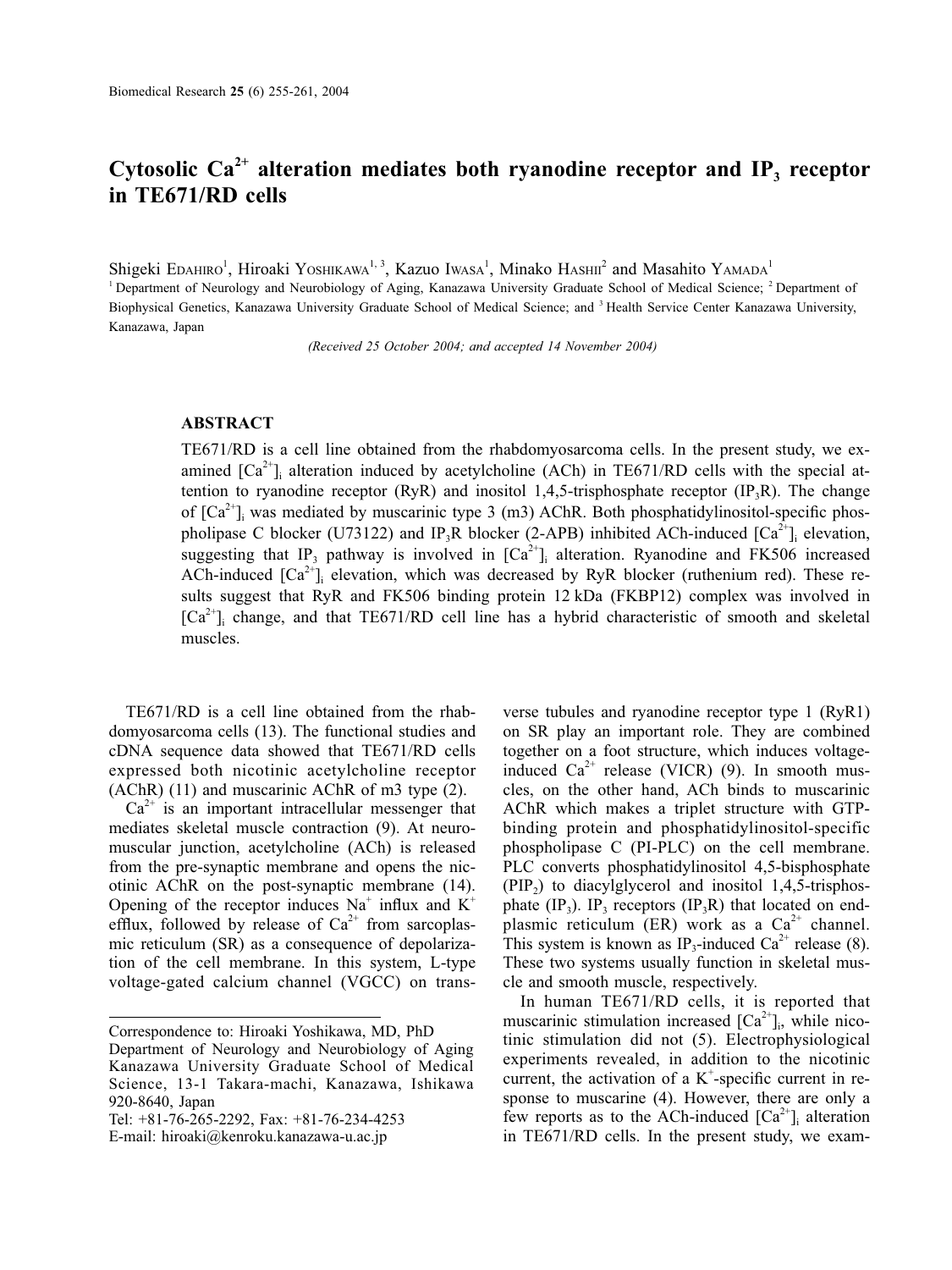256 S. Edahiro *et al.*

ined changes of  $[Ca^{2+}]$ <sub>i</sub> in TE671/RD cells with special attention to RyR and  $IP_3R$ .

### MATERIALS AND METHODS

*Reagents.*  $(\pm)$  nicotine, d-tubocurarine,  $(\pm)$  muscarine, atropine, U73122, ethylene glycol-bis(betaaminoethyl ether)-N,N,N',N'-tetraacetic acid (EGTA), HEPES, ruthenium red, 2-aminoethoxydiphenyl borate (2-APB), ryanodine and cyclosporine A (CyA) were purchased from SIGMA (St. Louis, MO, USA). FK506 was kindly provided by Fujisawa Pharmaceutical Co. (Tokyo, Japan). Pirenzepine, AF-DX 116, 4-DAMP and tropicamide were purchased from Tocris Cookson Inc. (Ballwin, MO, USA). Fluo-3AM and its solvent Pluronic<sup>R</sup> F-127 were purchased form Molecular Probes (Eugene, OR, USA). Nonidet<sup>R</sup> P-40 (NP-40) was purchased from Nakalai Tesque (Kyoto, Japan). Dulbecco's Modified Eagle's Medium (DMEM), newborn calf bovine serum (CBS), penicillin and streptomycin were purchased from Gibco BRL, Life Technologies, Inc. (Rockville, MD, USA).

*Cell culture.* The TE671/RD was purchased from American Type Culture Collection (ATCC) (Rockville, MD, USA). The cell line was cultured in DMEM supplemented with 10% CBS, 100 U/mL penicillin and 100 μg/mL streptomycin at 37°C in an atmosphere containing  $5\%$  CO<sub>2</sub> (v/v). The cells were plated on 96-well plastic plates (Becton Dickinson, Franklin Lakes, NJ, USA) at a density of  $5 \times$  $10<sup>3</sup>/mL$  and cultured for 7 days.

 $[Ca^{2+}$ ]<sub>i</sub> measurement. After the cells were washed 3 times with HEPES-buffered solution (HBS) (140 mM NaCl, 5 mM KCl,  $0.5$  mM MgCl<sub>2</sub>,  $20$  mM HEPES, 10 mM glucose, 1 mM CaCl<sub>2</sub>, pH 7.3), 50  $\mu$ L of fluo-3AM diluted in HBS was added to each well (final concentration of  $5 \mu M$ ). Then, the plate was kept in the dark at room temperature. After 1 h, the fluo-3 solution was removed, and then 200 μL of HBS was added to each well. After incubation for 30 min in the dark at room temperature, the buffer was replaced with 50  $\mu$ L of fresh HBS.  $[Ca^{2+}]_i$  in the fluo-3AM loaded cells was fluorometrically determined by Fluoroskan Ascent FL (Labsystems, Helsinki, Finland) at an excitation wave length of 485 nm and an emission wave length of 538 nm. The measuring interval was 1.35 sec. For calibration of the results, the  $F_{\text{max}}$  signal was obtained by adding  $20 \mu L$  1% NP-40 to the wells, which were then measured after a 10-min incubation. The  $F_{min}$  signal

was obtained by adding 20 μL 0.1 M EGTA to the wells and the plate was measured after 10 min. The estimated  $\left[\text{Ca}^{2+}\right]$  was calculated by the formula below (3).

 $Ca^{2+}(nM) = (\Delta F - F_{min}/F_{max} - \Delta F) \times K_d$ ΔF: observed fluorescence  $F_{min}$ : fluorescence at low Ca<sup>2+</sup> (EGTA treated)  $F_{\text{max}}$ : fluorescence at high Ca<sup>2+</sup> (NP-40 treated)  $K_d$ : 390 nM for fluo-3

FK506 or other immunosuppressants was added to the cells 24 h before fluo-3AM loading. Atropine, d-tubocurarine, U73122, ryanodine, 2-APB and ruthenium red were added to the cells 10 min before the measurement of  $[Ca^{2+}]_i$ . Subclass specific muscarinic AChR blocker (pirenzepine, AF-DX 116, 4-DAMP, tropicamide) was also added 10 min before the addition of ACh. ACh was added at a final concentration of 1 μM using a dispenser equipped in Fluoroskan Ascent FL.

*Statistical Analysis.* For statistical analysis, Student's *t*-test was performed after *F*-test. The *p*-value level of significance was  $p < 0.05$ . The results are expressed as mean  $\pm$  S.D.

#### RESULTS

*Characterization of AChR that mediated*  $[Ca^{2+}$ *]<sub>i</sub> elevation by ACh*

To study  $[Ca^{2+}]$  response induced by ACh, we measured  $[Ca^{2+}]\$  in TE671/RD cells continuously. The addition of ACh evoked a rapid  $[Ca^{2+}]\rightarrow$  elevation followed by a slow decay accompanied by oscillatory  $[Ca^{2+}]$ <sub>i</sub> response, then reached a plateau (Fig. 1A, control). One hundred nM d-tubocurarine had no effect on the  $[Ca^{2+}]_i$  elevation, but 100 nM atropine completely suppressed the elevation of  $[Ca^{2+}]$ . (Fig. 1A). Ten μM nicotine had no effect on the  $[Ca<sup>2+</sup>$ <sub>i</sub> level, while 10  $\mu$ M muscarine evoked a rapid  $[Ca^{2+}$ ]<sub>i</sub> peak (Fig. 1B) without oscillatory response. To further elucidate the muscarinic receptor subtype that mediates  $[Ca^{2+}]$  elevation, we incubated the cells with muscarinic receptor antagonists (pirenzepine [m1], AF-DX 116[m2], 4-DAMP [m3] and tropicamide [m4]) before the addition of ACh. Only 4-DAMP completely suppressed the  $[Ca^{2+}]_i$  spiking evoked by ACh (Fig. 1C, D).

## *PI-PLC blocker and IP3R blocker inhibited ACh-induced [Ca2+]i elevation*

We studied the possibility of involvement of the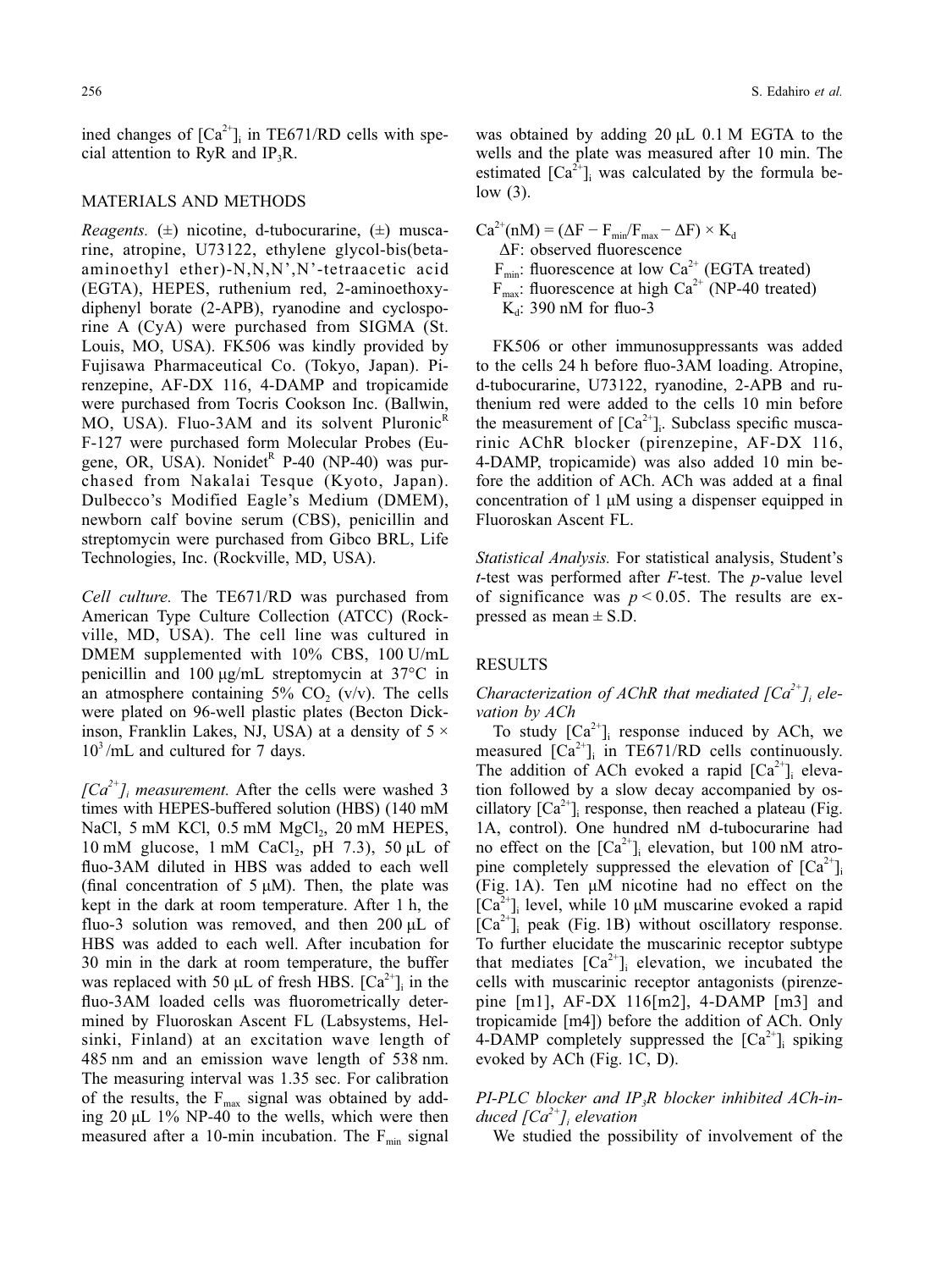

**Fig. 1** A.  $[Ca^{2+}]$  elevation in TE671/RD cells evoked by ACh. TE671/RD cells were loaded with fluo-3AM and  $[Ca^{2+}]$  was measured at an interval of 1.35 sec. ACh (1 µM in final) was applied at the arrow. Addition of ACh evoked a rapid increase of [Ca<sup>2+</sup>],, followed by gradual down and oscillation of [Ca<sup>2+</sup>]. Pre-treatment of atropine (100 nM) completely suppressed the elevation of [Ca<sup>2+</sup>], Tubocurarine (100 nM) had no effect on [Ca<sup>2+</sup>], alteration. B. Muscarine (10 µM) mimicked the effect of ACh on [Ca<sup>2+</sup>]<sub>i</sub> change, but oscillatory response was not observed. Nicotine (10 µM) did not raise [Ca<sup>2+</sup>]<sub>i</sub>. C. Pre-treatment of 4-DAMP (m3-specific blocker) completely suppressed the elevation of [Ca<sup>2+</sup>]. D. Summary of [Ca<sup>2+</sup>] alterations after addition of muscarinic AChR blockers (10 nM). Pirenzepine, AF-DX 116, 4-DAMP, and tropicamide is specific for m1, m2, m3, and m4, respectively. Only 4-DAMP (m3 blocker) completely suppressed the peak of  $[Ca^{2+}]\cdot$ .

IP<sub>3</sub> pathway in  $[Ca^{2+}$ ]<sub>i</sub> spiking. The PI-PLC blocker, U73122 (18), significantly inhibited the elevation of  $[Ca^{2+}$ ]<sub>i</sub> in a dose dependent manner (Fig. 2A, B). IP<sub>3</sub>R blocker, 2-APB, also significantly inhibited the elevation of  $[Ca^{2+}$ ]<sub>i</sub> in dose dependent manner (Fig.

2C, D). These results indicate that the signal transduction system from m3 AChR, through G-protein, PLC and  $IP_3R$  is functional in TE671/RD cells.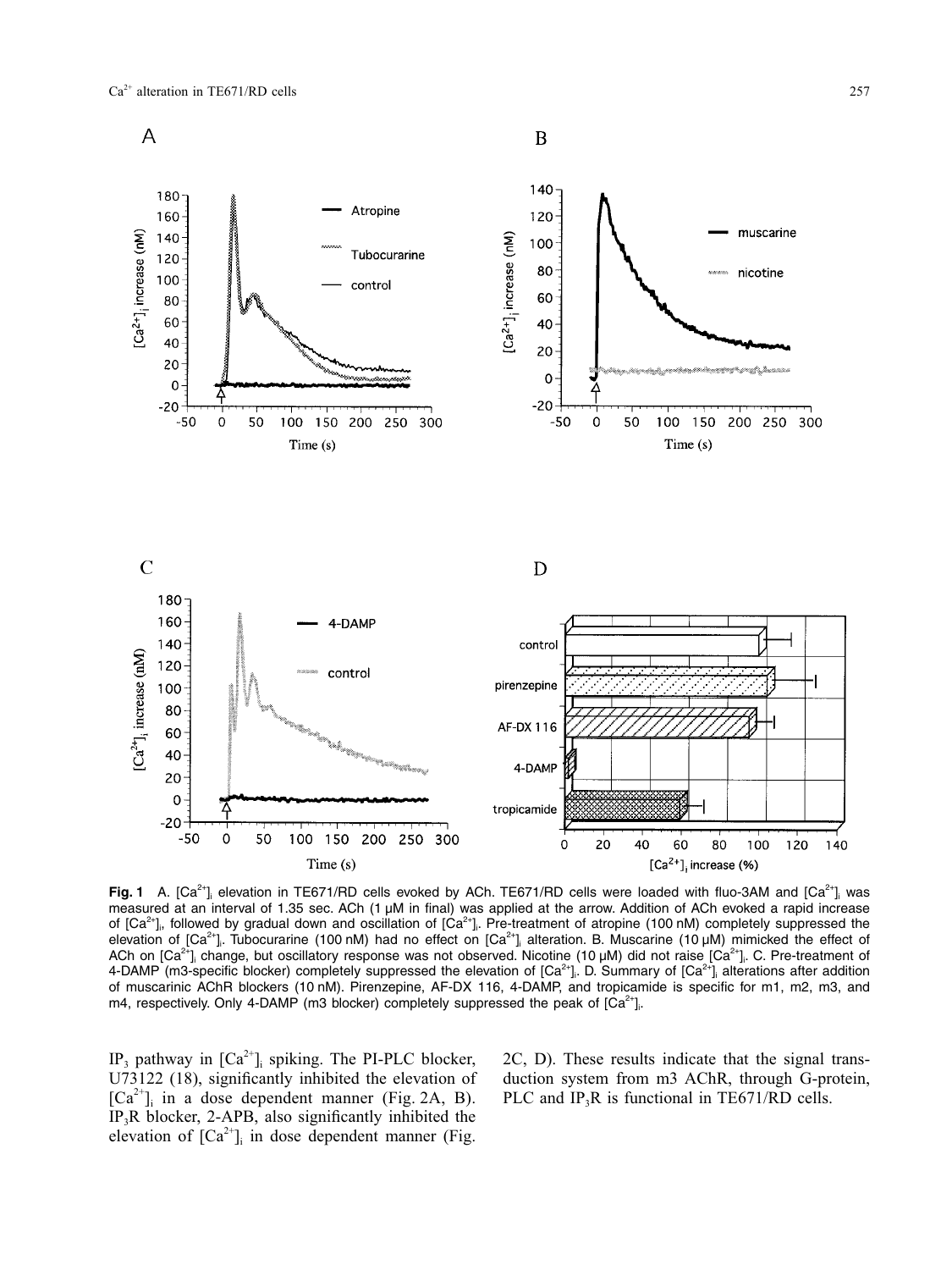

**Fig. 2** Effect of PI-PLC blocker, U73122 (A) and IP<sub>3</sub>R blocker, 2-APB (C) on [Ca<sup>2+</sup>]<sub>i</sub> alterations in TE671/RD cells. U73122 suppressed [Ca<sup>2+</sup>]<sub>i</sub> elevation (B). 2-APB suppressed [Ca<sup>2+</sup>]<sub>i</sub> elevation in dose dependent manner (D).

*Ryanodine and FK506 increased ACh-induced [Ca2+]i elevation, and ruthenium red decreased it*

To determine whether RyR participated in the process of  $[Ca^{2+}]\$ <sub>i</sub> alteration, we examined effects of ryanodine, FK506, CyA and ruthenium red. Pretreatment with ryanodine significantly increased  $[Ca^{2+}]$ peak evoked by ACh in a dose-dependent manner (Fig. 3A, B). FK506 also increased  $[Ca^{2+}]$ <sub>i</sub> peak in a dose-dependent manner (Fig. 3C, D). In contrast, CyA had no effect on  $[Ca^{2+}]$ <sub>i</sub> peak evoked by ACh (Fig. 4A, B). We also tested the effect of ruthenium

red, a specific inhibitor for RyR. Ruthenium red decreased  $[Ca^{2+}$ ]<sub>i</sub> peak in a dose-dependent manner (Fig. 4C, D). These results indicated that RyR took a part in ACh induced  $[Ca^{2+}]_i$  elevation in TE671/RD, and FKBP12 regulated the function of RyR.

### DISCUSSION

We studied the  $[Ca^{2+}]\$ <sub>i</sub> alteration in TE671/RD cells evoked by addition of ACh.  $[Ca^{2+}]_i$  elevation was shown to mediated by m3 AChR, PLC and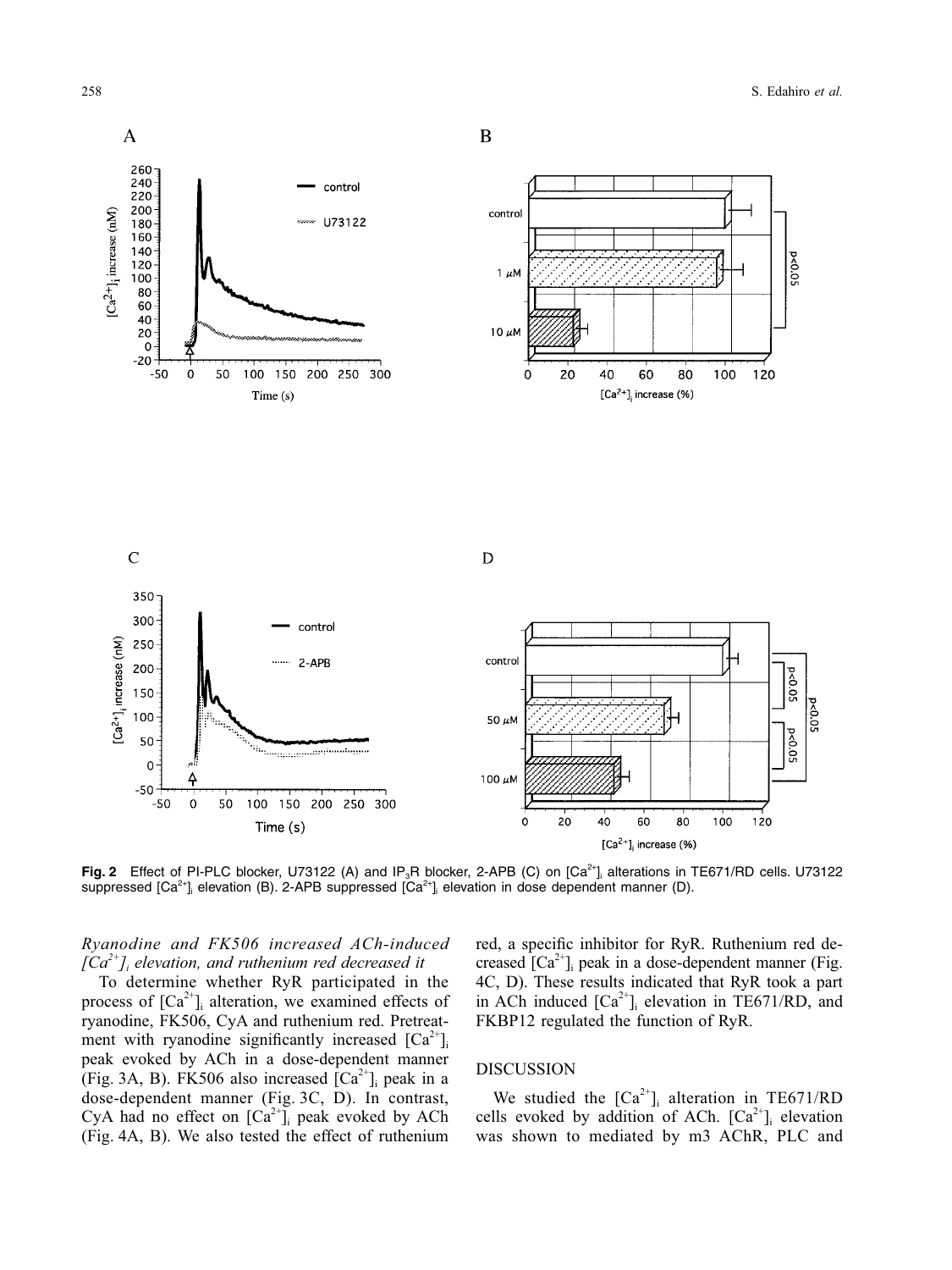

**Fig. 3** Effect of ryanodine (A) and FK506 (C) on  $[Ca^{2+}]_i$  elevation in TE671/RD cells. Ryanodine increased the peak of  $[Ca^{2+}]_i$ in a dose dependent manner (B). FK506 increased the peak of [Ca<sup>2+</sup>]<sub>i</sub> in a dose dependent manner (D).

 $IP_3R$  on ER. RyR and FKBP12 on SR were also participated in  $[Ca^{2+}]_i$  elevation. As a result, TE671/ RD cells have hybrid characteristics of smooth muscle and skeletal muscle. In terms of general consideration, the skeletal muscles exclusively express nicotinic AChRs and also express RyR1 and RyR3 (17), and smooth muscles express m3 AChR, RyRs1, 2 and 3, and IP<sub>3</sub>Rs. In TE671/RD cells, the nicotinic AChR has been identified as an embryonic muscle-type receptor, while the muscarinic AChR is pharmacologically characterized as m3 receptor which coupled with the breakdown of phosphoinositides (2). Our results showed that  $[Ca^{2+}]\$ i in TE671/RD cells made a sharp peak after ACh stimulation, followed by an oscillatory response, then reached a plateau. Muscarinic stimulation also induced  $[Ca^{2+}]_i$  elevation, but it did not induced oscillatory response. We showed that  $[Ca^{2+}]$ <sub>i</sub> elevation was actually brought by the activation of m3 AChR using a specific channel antagonist. As U73122 and 2-APB suppressed  $[Ca^{2+}]\$ <sub>i</sub> elevation, IP<sub>3</sub> pathway plays a role in  $[Ca^{2+}$ ] alteration. We also showed that ACh-evoked  $[Ca^{2+}]$ ; peak was increased by ryanodine and was decreased by ruthenium red, suggesting that RyR play a role in  $Ca^{2+}$  regulation in TE671/RD cells. It is well known that FK506 binds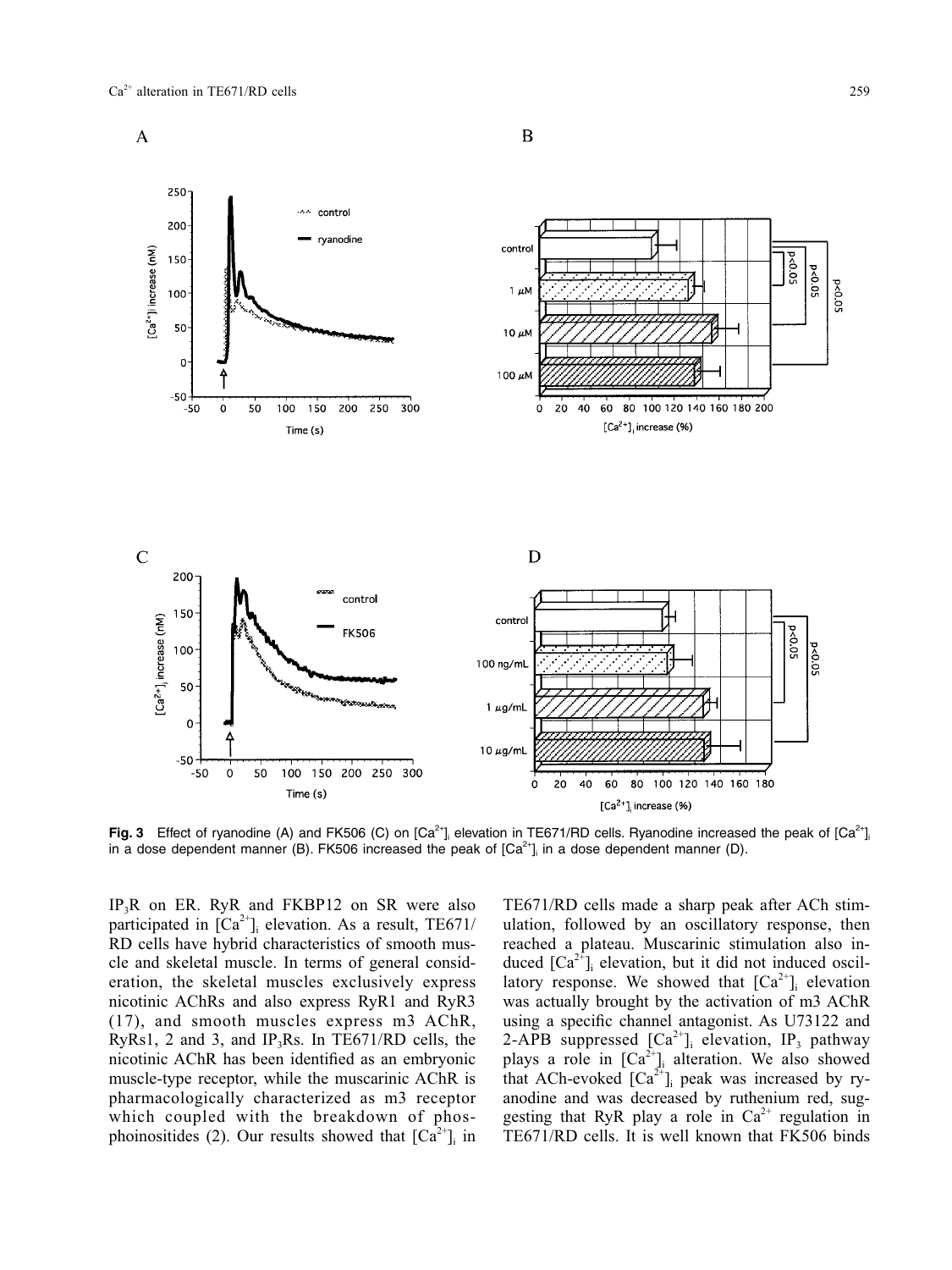

Fig. 4 Effect of cyclosporine A (CyA) (A) and ruthenium red (C) on [Ca<sup>2+</sup>]; elevation in TE671/RD cells. CyA did not change the peak of [Ca<sup>2+</sup>]<sub>i</sub> (B). Ruthenium red suppressed the peak of [Ca<sup>2+</sup>]<sub>i</sub> in a dose dependent manner (D).

to a family of intracellular receptors, FKBP12 (6). The binding of FK506 with FKBP12 induces potent immunosuppressive effects in T cells. FKBP12 also exists as a complex with RyR on SR, and stabilizes the closed conformation of the skeletal muscle RyR. FK506 dissociates FKBP12 from RyR (15). We showed that FK506 increased the peak of AChevoked  $[Ca^{2+}$ ]<sub>i</sub> elevation, but CyA did not affect it. CyA is a potent immunosuppressant that binds to

cyclophilin, and the complex inhibits calcineurin as the same way with the complex of FK506 and FKBP12. Cyclophilin has no direct interaction with RyR. These results indicate that the complex of RyR and FKBP-12 participate in the  $[Ca^{2+}]_i$  alteration.

TE671/RD cells are applied for a model of human skeletal muscle, especially in the field of diagnosis and research of myasthenia gravis (MG) and related disorders. TE671/RD based immunoprecipi